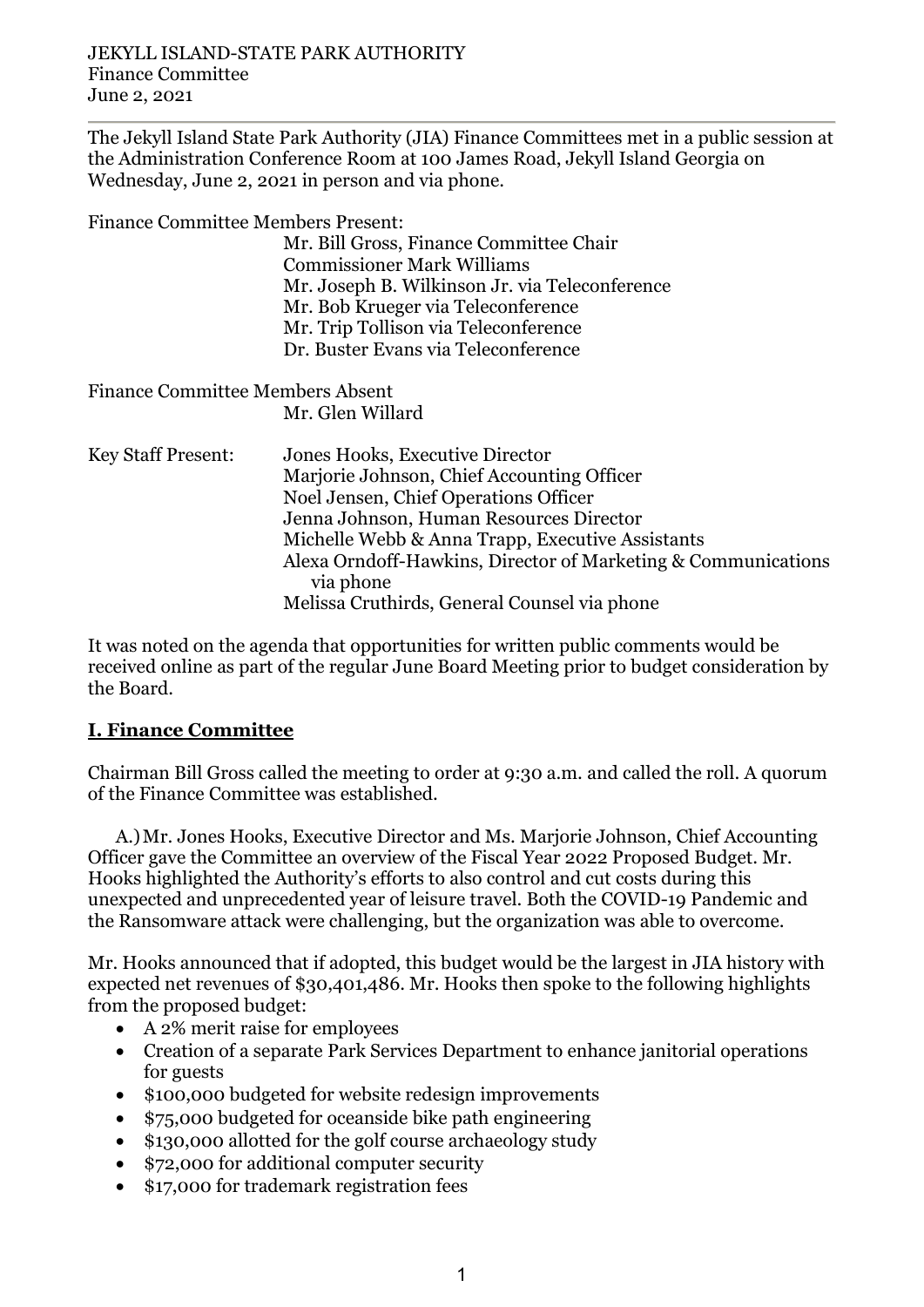## JEKYLL ISLAND-STATE PARK AUTHORITY Finance Committee June 2, 2021

- Increased personnel coverage for Beach Village janitorial and landscaping and services, as well as \$70,000 for pressure washing and painting
- \$203,000 for water tank maintenance
- \$20,000 for the 20<sup>th</sup> annual celebration of Island Treasures (glass floats)
- \$50,000 to for improvements to mini golf, including the replacement of carpet
- \$307,000 for additional Summer Waves improvements
- A projected \$132,000 in Tennis Revenues, as compared to five years ago when tennis revenues which were only \$53,000.

## Also,

- o \$2.5 million in Golf net revenues as compared to \$1.9 million before the pandemic began
- $\circ$  The continuation of JIA amenities to account for more than 40% of JIA net revenues
- o Parking fees contributing 16% of revenue

Mr. Hooks highlighted the parking fee and Hotel/Motel Tax allocation recommendations. Mr. Hooks concluded his overview with an emphasis that the budget was crafted follow the Capacity Study.

Commission Williams complimented the budget and particularly liked the parking fee allocation explanation. He requested more details about the amount budgeted to the Golden Isles Convention and Visitors Bureau. Mr. Hooks explained that the amount was a negotiated fee and was covered by the Hotel/Motel tax.

Mr. Krueger commented that he felt this budget was realistic and represented a resurgence from the pandemic. Mr. Hooks thanked Mr. Krueger for his vote of confidence. Mr. Hooks did state that the Summer Waves budget, due to two summers of pandemic impact, was predicted to be low, but he was hoping for increased revenues.

There were no other comments or questions regarding the budget overview.

1. Mr. Hooks then presented the full-time position changes for FY 2022. Several of these were executive development positions in Accounting, Water/Wastewater, and a new Deputy Director position. Also changing, but not requiring a vote, was the promotion of Michelle Kaylor to Director of the Sea Turtle Center. Dr. Terry Norton would become the Director of Veterinary Services and Wildlife Health. Also proposed were several full-time firefighter/paramedic positions to ensure coverage on the island. Also included in the FY 2022 budget were a Human Resources Recruiter, and a Park Services Manager. Two positions proposed to be eliminated were a Museum Interpreter/Tour Guide and the Brand Ambassador.

Commissioner Williams inquired if the Chief Operations Officer position would be retained with the addition of the Deputy Executive Director position. Mr. Hooks clarified that the Chief Operations Officer position would be eliminated if this budget was approved. Ms. M. Johnson clarified for Commissioner Williams the personnel cost for the Administration Department was proposed to be \$2.6 million which included benefit costs. This was a change from \$2.3 million from the year previous.

Mr. Hooks then discussed the ongoing improvements to training. Ms. M. Johnson then also discussed the addition of a part-time position to the Legal Department.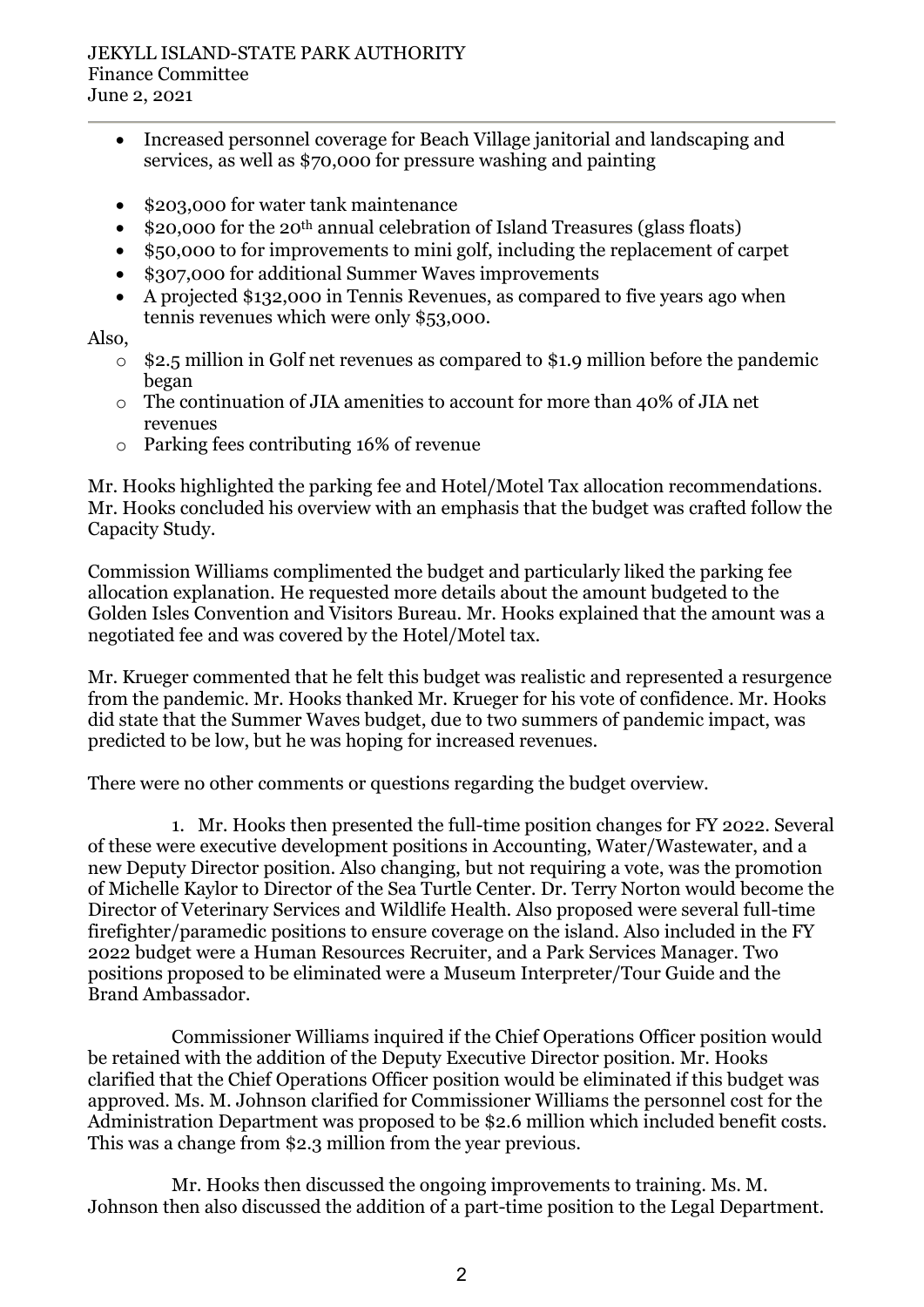Commissioner Williams asked about the role of Special Assistant Attorney Generals (SAAGs). Mr. Hooks responded that the Authority primarily utilizes their services for trademark work.

Commissioner Williams moved to approve the full-time position changes for FY 2022. Mr. Krueger seconded the motion. The motion was unanimously approved by those Committee Members present.

2. Mr. Hooks then discussed the Capital Equipment and Projects Requests. The history and the current requests were presented to the Committee for their review. Also listed were the projects already approved by the Board during regular Board Meetings. A total of \$1,139,500 was requested for additional projects. Mr. Hooks highlighted the following projects including:

- an airport hanger designed to attract ten planes required by the Federal Aviation Administration (FAA) for an annual funding stream for future improvements
- funding for Golf Course improvements and a possible reserve account
- and money allocated for leasing management software which is sorely needed

Additionally, the estimated balance of FY 2021 funds remaining for reserves or additional capital was \$643,731.

The Public Improvement Fund proposals included a new playground and additional sections of bike path paving. Tourism Development funds will also be used for bike path paving. Water/Wastewater projects from the Water/Wastewater fund were also listed. The Fire Equipment Fund was reviewed.

Ms. M Johnson outlined for the Board the Public Improvement Fund. This new fund was created from the remaining Parking Fees after departmental allocations.

Mr. Noel Jensen clarified for the Board that the ambulance reviewed was a new chassis which will extend the life and decrease the cost of future replacements.

Mr. Gross clarified, after the proposed improvements, which sections of the bike path system would remain to be repaved. Mr. Hooks responded only sections D, G, and I in north of the island would remain. Section I the most challenging and expensive due to construction across the marsh.

Dr. Evans moved to approve the Capital Equipment and Projects Requests for the fiscal year 2022. The motion was seconded by Mr. Krueger. The motion was unanimously approved by those Committee Members present.

3. Next, Mr. Hooks outline the rate increases for the Committee. Mr. Jensen had performed significant comparative work to ensure the Authority was charging appropriately for the region. Fees in golf, bike rentals so new equipment can be purchased, and \$1 increase to admissions to the Georgia Sea Turtle Center were proposed. New water rates for commercial customers have also been proposed since no fee increases had been implemented during the pandemic. Sewer fees were proposed for a 7% increase for residential rates and 13.6 increase for commercial customers. Waste Management, who